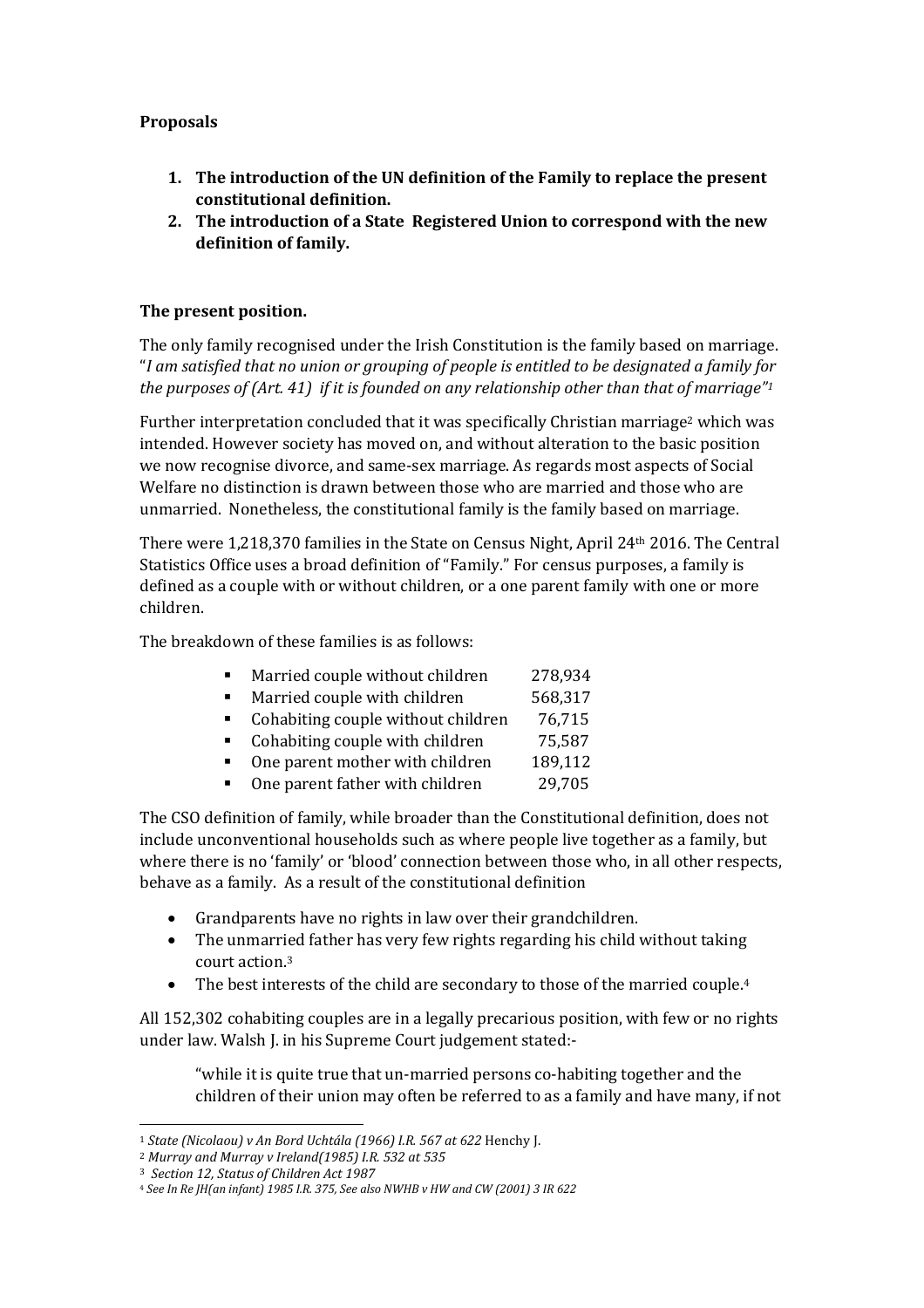all, of the outward appearances of a family, and may indeed for the purposes of a particular law be regarded as such, nevertheless so far as Article 41 is concerned the guarantees therein contained are confined to families based on marriage.5"

The constitutionally recognised family, the married family, is elevated above all other families. This does not reflect the widespread choice by people to live as cohabiting couples before marrying or without ever marrying. By designating the married family as the"fundamental unit group of Society" <sup>6</sup> the Constitution places the individual and all those who do not fall within the confines of the constitutional family in an inferior position.

Siblings or others, who behave as a family but cannot marry, are disadvantaged or left in a legal limbo in regard to matters such as inheritance of a shared home. The incident of two avowdly heterosexual men "marrying" for tax reasons illustrates the need for reform.

The current position is at variance with the European Convention on Human Rights–

Article 8 - Right to respect for private and family life

"1. Everyone has the righ theret to respect for his private and family life, his home and his correspondence.

2. There shall be no interference by a public authority with the exercise of this right except such as is in accordance with the law and is necessary in a democratic society in the interests of national security, public safety or the economic well-being of the country, for the prevention of disorder or crime, for the protection of health or morals, or for the protection of the rights and freedoms of others."

In the European Court of Human Rights Ireland was found to be in breach of Article 8 when it was held that "*the notion of the family in Article 8 was not confined solely to marriage-based relationships and might encompass other de facto family ties where the parties were living together outside of marriage*" 7

## **The Proposal**

In order to give Constitutional recognition to the choices made by citizens as to how they wish to live their lives and to give Constitutional support to those elements of legislation which are at odds with judicial definitions of the family, it is proposed that the current inadequate definition of family be replaced with the UN definition.

**Any combination of two or more persons who are bound together by ties of mutual consent, birth and/or adoption or placement and who, together, assume responsibility for, inter alia, the care and maintenance of group members, the addition of new members through procreation or adoption, the socialisation of children and the social control of members.**

- UN Definition of the Family, 1994.

 $\overline{a}$ 

<sup>5</sup> *State (Nicolaou) v An Bord Uchtála and Attorney General* [1966] I.R. 567 at 643 and 644

<sup>6</sup> *Article 41.1.1 Bunreacht na hÉireann*

<sup>7</sup> *Keegan v Ireland (1994) 18 EHRR 342, 42*